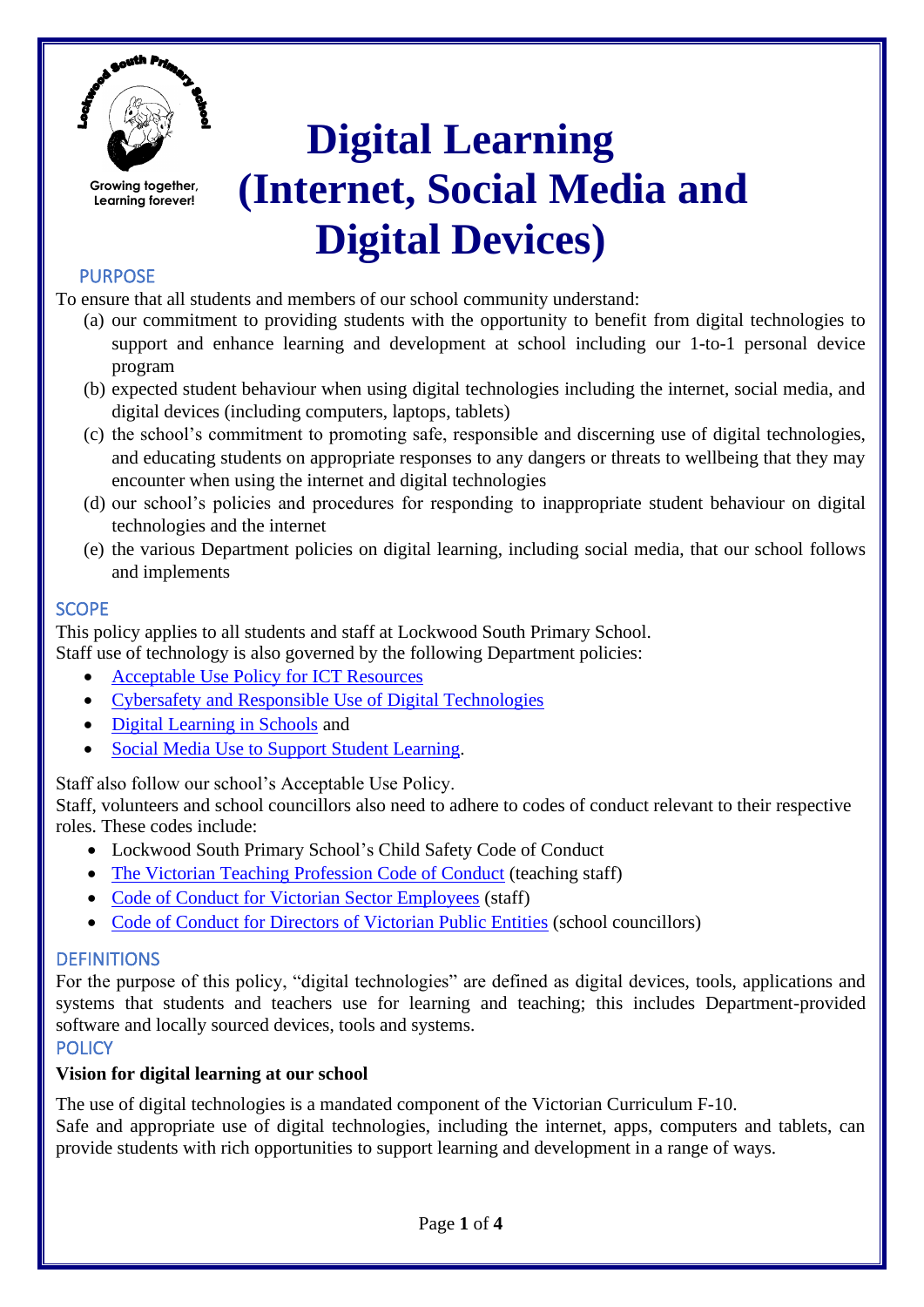Through increased access to digital technologies, students can benefit from learning that is interactive, collaborative, personalised, engaging and transformative. Digital technologies enable our students to interact with and create high quality content, resources and tools. It also enables personalised learning tailored to students' particular needs and interests and transforms assessment, reporting and feedback, driving new forms of collaboration and communication.

Lockwood South Primary School believes that the use of digital technologies at school allows the development of valuable skills and knowledge and prepares students to thrive in our globalised and interconnected world. Our school's vision is to empower students to use digital technologies safely and appropriately to reach their personal best and fully equip them to contribute positively to society as happy, healthy young adults.

## **Personal Devices at Lockwood South Primary School**

Lockwood South Primary School operates a 1 to 1 learning netbook program. Classes at our school are delivered with the use of netbook computers that are paid for by the school and will remain at school unless in times of flexible and remote learning.

## **Safe and appropriate use of digital technologies**

Digital technologies, if not used appropriately, may present risks to users' safety or wellbeing. At Lockwood South Primary School, we are committed to educating all students to use digital technologies in ways that respect the dignity of ourselves and others and promote full flourishing for all, equipping students with the skills and knowledge to navigate the digital world.

At Lockwood South Primary School, we:

- use online sites and digital tools that support students' learning, and focus our use of digital technologies on being learning-centred
- use digital technologies in the classroom for specific purpose with targeted educational or developmental aims
- supervise and support students using digital technologies for their schoolwork
- effectively and responsively address any issues or incidents that have the potential to impact on the wellbeing of our students
- have programs in place to educate our students to be safe, responsible and discerning users of digital technologies, including eSmart, bullystoppers: classroom and cybersafety
- educate our students about digital issues such as privacy, intellectual property and copyright, and the importance of maintaining their own privacy and security online
- actively educate and remind students of our *Student Engagement* policy that outlines our School's values and expected student behaviour, including online behaviours
- have an Acceptable Use Agreement outlining the expectations of students when using digital technologies for their schoolwork
- use clear protocols and procedures to protect students working in online spaces, which includes reviewing the safety and appropriateness of online tools and communities and removing offensive content at the earliest opportunity
- educate our students on appropriate responses to any dangers or threats to wellbeing that they may encounter when using the internet and other digital technologies
- provide a filtered internet service at school to block access to inappropriate content
- refer suspected illegal online acts to the relevant law enforcement authority for investigation
- support parents and carers to understand the safe and responsible use of digital technologies and the strategies that can be implemented at home through regular updates in our newsletter, information sheets, website/school portal and information sessions.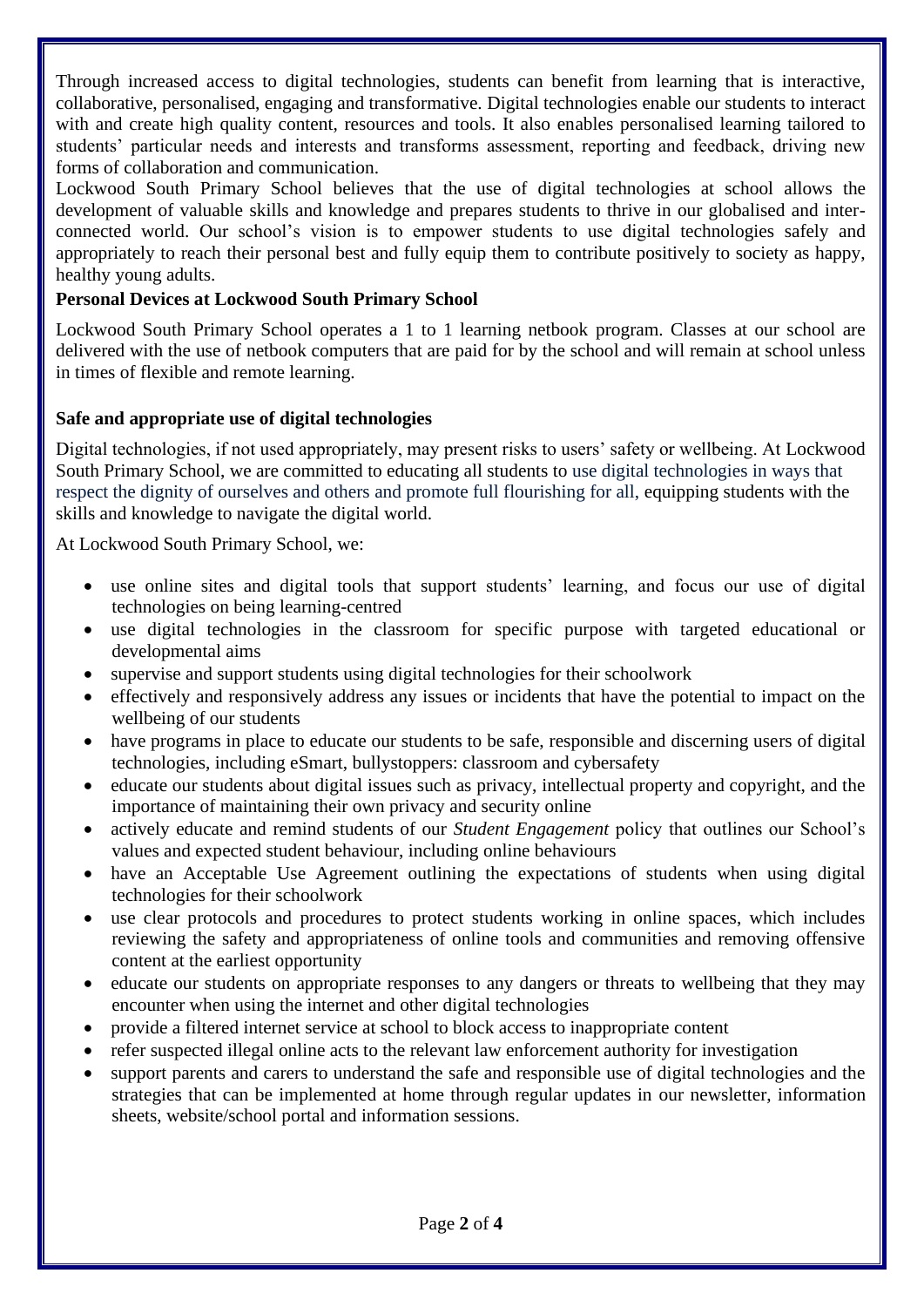Distribution of school-owned devices to students and personal student use of digital technologies at school will only be permitted where students and their parents/carers have completed a signed Acceptable Use Agreement.

It is the responsibility of all students to protect their own password and not divulge it to another person. If a student or staff member knows or suspects an account has been used by another person, the account holder must notify [insert relevant role/s, i.e. classroom teacher, the administration], immediately.

All messages created, sent or retrieved on the school's network are the property of the school. The school reserves the right to access and monitor all messages and files on the computer system, as necessary and appropriate. Communications including text and images may be required to be disclosed to law enforcement and other third parties without the consent of the sender.

#### **Social media use**

Our school follows the Department's policy on [Social Media Use to Support Learning](https://www2.education.vic.gov.au/pal/social-media/policy) to ensure social media is used safely and appropriately in student learning and to ensure appropriate parent notification occurs or, where required, consent is sought. Where the student activity is visible to the public, it requires consent.

In accordance with the Department's policy on social media, staff will not 'friend' or 'follow' a student on a personal social media account or accept a 'friend' request from a student using a personal social media account unless it is objectively appropriate, for example where the student is also a family member of the staff.

If a staff member of our school becomes aware that a student at the school is 'following' them on a personal social media account, Department policy requires the staff member to ask the student to 'unfollow' them, and to notify the school and/or parent or carer if the student does not do so.

#### **Student behavioural expectations**

When using digital technologies, students are expected to behave in a way that is consistent with Lockwood South Primary School's *Statement of Values, Student Wellbeing and Engagement* policy, and *Bullying Prevention* policy.

When a student acts in breach of the behaviour standards of our school community (including cyberbullying, using digital technologies to harass, threaten or intimidate, or viewing/posting/sharing of inappropriate or unlawful content), Lockwood South Primary School will institute a staged response, consistent with our student engagement and behaviour policies*.*

Breaches of this policy by students can result in a number of consequences which will depend on the severity of the breach and the context of the situation. This includes:

- removal of network access privileges
- removal of email privileges
- removal of internet access privileges
- removal of printing privileges
- other consequences as outlined in the school's *Student Wellbeing and Engagement* and *Bullying Prevention* policies.

#### **COMMUNICATION**

This policy will be communicated to our school community in the following

- Available publicly on our school's website
- Included in staff induction processes
- Discussed at staff briefings/meetings as required
- Discussed at parent information nights/sessions
- Included as annual reference in the school newsletter
- Made available in hard copy from administration upon request

# **POLICY REVIEW AND APPROVAL**

| TOLICI NEVIEW AND ALLINOVAD |            |
|-----------------------------|------------|
| Policy last reviewed        | 09/03/2022 |
|                             |            |